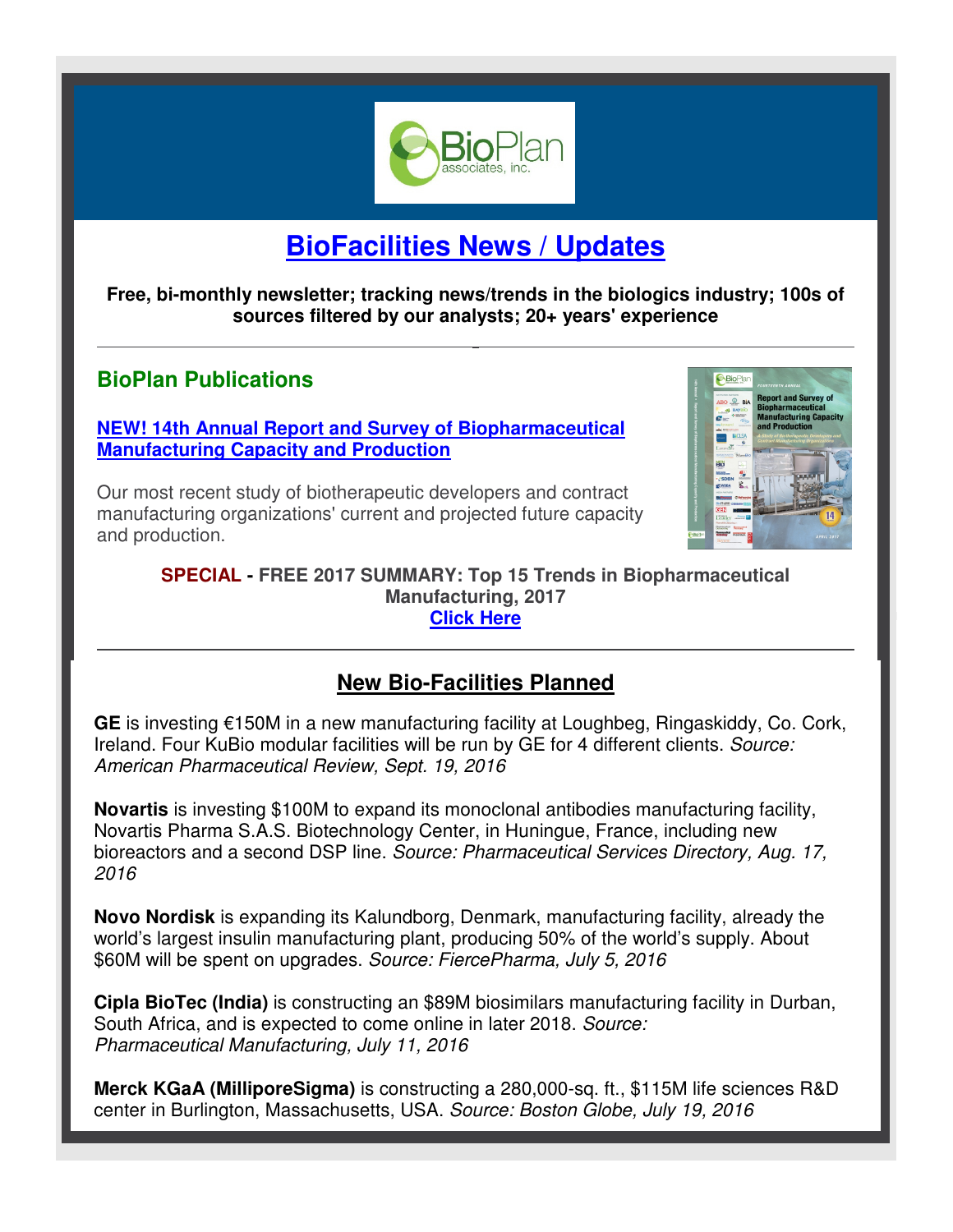**Catalent (Madison, WI)** is doubling its bioprocessing capacity with the addition of 2 x 2,000 L bioreactors. *Source: BioPharma-Reporter.com, Aug. 30, 2016* 

**BioInvent (Lund, Sweden)** is expanding its microbial manufacturing capacity, including adding a 1,000 L single-use bioreactor suite. *Source: BioPharma-Reporter.com, Sept. 6, 2016]* 

**Alexion** is investing €100M to expand its fill-finish facility in Athlone, Ireland. *Source: FORA, July 7, 2016* 

**Alnylam** is building a \$200M RNAi manufacturing facility in Norton, Massachusetts, USA, with engineering support from Jacobs Engineering. *Source: In-PharmaTechnologist.com; Aug. 8, 2016* 

**Vetter** is building a sterile injectables manufacturing facility in Des Plaines, Illinois, USA; investing \$320M to create a 1.1M sq. ft. facility. *Source: Contract Pharma, July 14, 2016*

**Fresenius Kabi** is investing \$250M on a new generic sterile injectables facility in Melrose Park, Illinois, USA. *Source: In-PharmaTechnologist.com, Aug. 18, 2016*

**Greenland Holdings**, a Chinese govt-backed co., is investing >\$1B in a biotech industrial park in South San Francisco, California, USA, with smaller peers - Agile Group, Ping An Trust and Poly Sino Capital. *Source: Reuters, Aug. 18, 2016*

#### **New Facilities**

**Rentschler Biotechnologie** opened a facility in Laupheim, Germany, anchored by 2 x 3,000 L stainless steel bioreactors for clinical products manufacturing, including plans to hire 200 staff. *Source: Biopharma-reporter.com; Sept. 16, 2016*

**Lonza** is now adding an additional 150,000 sq. ft. to a recently completed 100,0000 sq. ft. gene/cellular therapies manufacturing facility in Pearland, Texas, USA; and Lonza has licensed a popular adeno-associated virus (AAV) gene therapy vector platform from Massachusetts Eye and Ear Hospital. *Source: Biopharma-reporter.com; Sept. 30, 2016*

**Kyowa Hakko Kirin** completed construction of a \$70M mAb manufacturing facility, HB6, in Takasaki, Japan, anchored by a 12,000 L bioreactor. *Source: Biopharma-reporter.com; Aug. 5, 2016*

**Avacta** opened two facilities in Wetherby and Cambridge, UK, to support development of Affimer E. coli-expressed antibodies. *Source: Biopharma-Reporter.com; Aug. 17, 2016*

**The Syngene Amgen Research and Development Center (SARC),** an R&D center to be operated for Amgen, opened in Bangalore, India. *Source: Pharmaceutical Outsourcing, Sept. 6, 2016*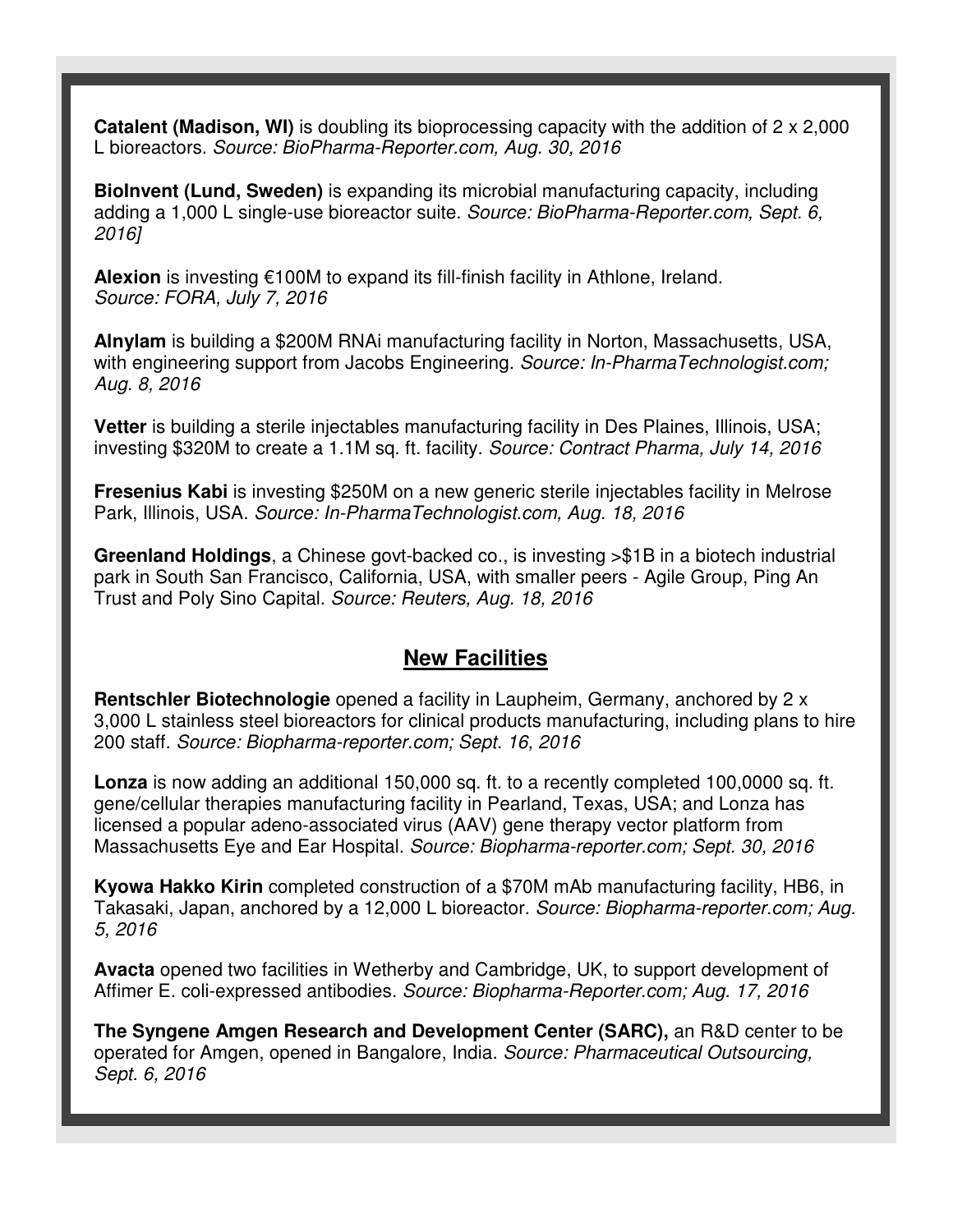**Kite Pharma (El Segundo, CA)** opened a 43,500 sq. ft. gene/cellular therapies facility including for manufacturing of upcoming autologous CAR-T therapies, capable of 4-5,000 therapies/year. Source: BioPharmaDive, Aug. 9, 2016

**GE** opened a new \$7.4M bioprocessing training facility in Songdo, Korea. Source: Various, 2016

**SGS** opened a new facility in Wiesbaden, Germany, exclusively to offer extractables and leachables testing services. *Source: Pharmaceutical Outsourcing, Sept. 12, 2016* 

### **BioINNOVATIONS**

**Ajinomoto Althea Inc**. received a U.S. patent covering methods to crystallize monoclonal antibodies for scale up and cGMP manufacturing for therapeutic use. *Source: PRNewswire, May 17, 2016* 

**Shire**, after completion of its \$320M acquisition of Baxalta, abandoned its development of biosimilar products, and is now concentrating solely on rare disease therapeutics. *Source: BioPortfolio; Sept. 26, 2016*

**Merck KGaA (MilliporeSigma)** launched a new Centinel CHO gene editing technology allowing cells to be resistant to minute virus of mice (MVM) infection. *Source: American Pharmaceutical Review, Sept. 8, 2016*

**GE** formed a collaboration with Sealed Air Corp. for development of single-use plastic films. *Source: Biopharm Intl., Sept. 1, 2016*

## **Wrap-Up BioNews**

**Asahi Glass (AGC; Tokyo, Japan)** acquired Biomeva GmbH (Heidelberg, Germany), a CMO specializing in microbial manufacturing. *Source: ThePharmaletter, Sept. 19, 2016*

**GE** acquired Biosafe Group, a cellular therapies supplier and launched the Sefia line of cellular therapy manufacturing products. *Source: GE PR, Sept. 30, 2016* 

**Pfizer's** vaccine manufacturing facilities in Pearl River, New York, USA, in use for many decades, are finally being decommissioned. *Source: FiercePharma, Aug. 2, 2016*